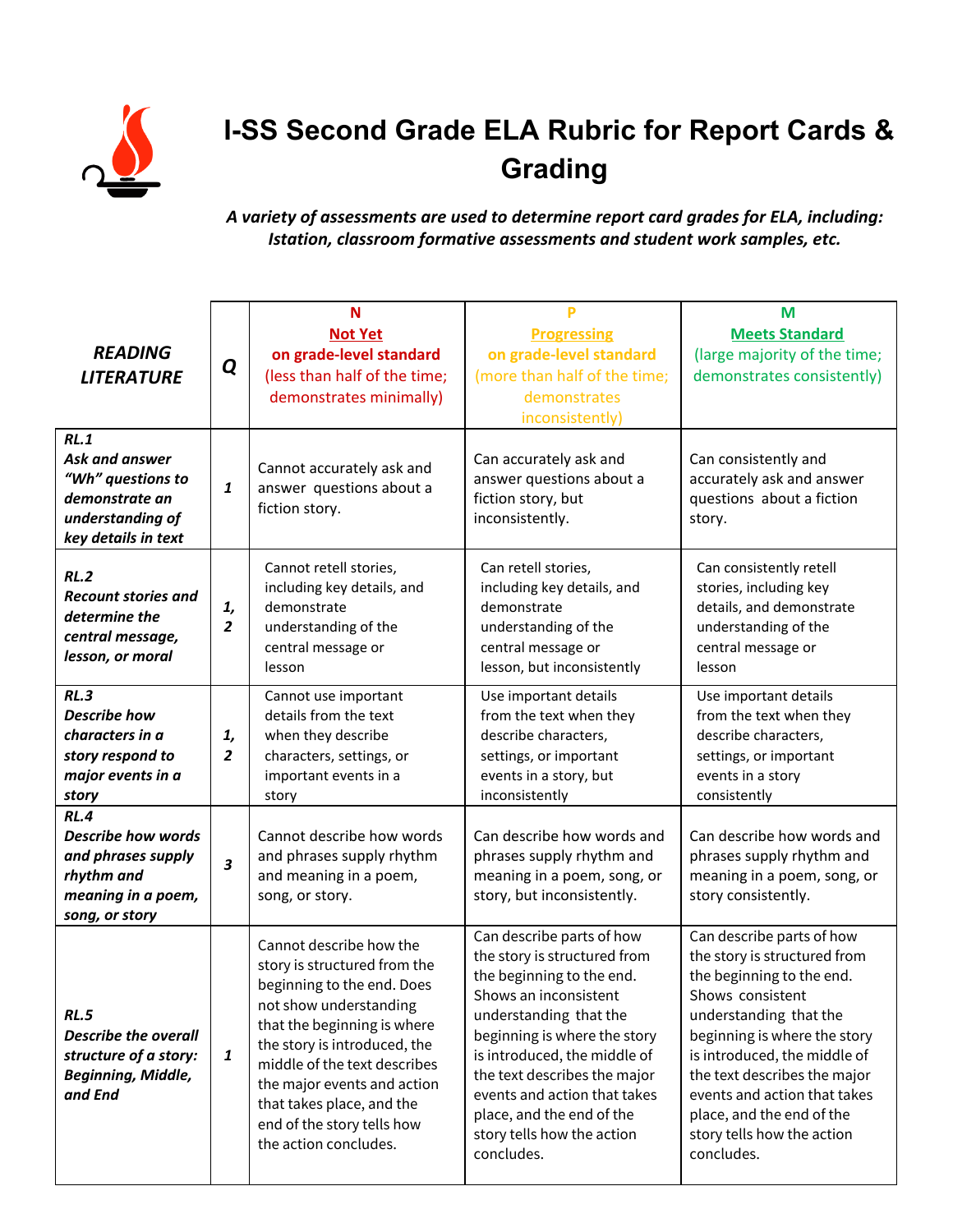| <b>RL.6</b><br><b>Distinguish the</b><br>difference in<br>characters' points<br>of view | 1       | Cannot recognize the<br>differences in the points of<br>view of characters and does<br>not use different voices for<br>each character when<br>reading aloud.                                                                 | Recognizes the differences<br>in the points of view of<br>characters and uses<br>different voices for each<br>character when reading<br>aloud inconsistently.                                                                          | Recognize the differences in<br>the points of view of<br>characters and uses<br>different voices for each<br>character when reading<br>aloud consistently.                                                                                                                     |
|-----------------------------------------------------------------------------------------|---------|------------------------------------------------------------------------------------------------------------------------------------------------------------------------------------------------------------------------------|----------------------------------------------------------------------------------------------------------------------------------------------------------------------------------------------------------------------------------------|--------------------------------------------------------------------------------------------------------------------------------------------------------------------------------------------------------------------------------------------------------------------------------|
| RL.7<br><b>Demonstrate</b><br>understanding of<br>character, setting,<br>and plot       | 1       | Cannot explain the<br>characters, setting, or<br>plot using what they<br>learn from the<br>illustrations and words<br>in a text less than 50%<br>of the time.                                                                | Explains the characters,<br>setting, or plot using what<br>they learn from the<br>illustrations and words in a<br>text less than inconsistently.<br>These texts can be print<br>and/or digital.                                        | Explains the characters,<br>setting, or plot using what<br>they learn from the<br>illustrations and words in a<br>text consistently. These<br>texts can be print and/or<br>digital.                                                                                            |
| <b>RL.9</b><br><b>Compare and</b><br>contrast two<br>versions of the<br>same story      | 2,<br>3 | Unable to compare and<br>contrast two versions of the<br>same story using a Venn<br>Diagram.                                                                                                                                 | Inconsistently able to<br>compare and contrast two<br>versions of the same story<br>using a Venn Diagram.                                                                                                                              | Consistently able to compare<br>and contrast two versions of<br>the same story using a Venn<br>Diagram. They should be able<br>to write or draw one or two<br>observations on how the<br>stories are alike and different<br>when considering characters,<br>setting, and plot. |
| <b>RL.10</b><br><b>Read and</b><br>understand<br>on-grade level text                    | 3       | Cannot read and<br>understand literature<br>within the 2-3 text<br>complexity band<br>proficiently and<br>independently for<br>sustained periods of time,<br>while connecting prior<br>knowledge and<br>experiences to text. | Inconsistently reads and<br>understands literature<br>within the 2-3 text<br>complexity band<br>proficiently and<br>independently for<br>sustained periods of time,<br>while connecting prior<br>knowledge and<br>experiences to text. | Consistently reads and<br>understands literature<br>within the 2-3 text<br>complexity band<br>proficiently and<br>independently for<br>sustained periods of time,<br>while connecting prior<br>knowledge and<br>experiences to text.                                           |

| <b>READING</b><br><i><b>INFORMATIONAL</b></i><br><b>TEXT</b><br>*Students read<br>informational texts<br>connected to grade<br>2 topics and subject<br>areas and<br>determine the<br>meaning of words<br>or phrases within<br>the texts. | Q             | N<br><b>Not Yet</b><br>on grade-level standard<br>(less than half of the time;<br>demonstrates minimally) | <b>Progressing</b><br>on grade-level standard<br>(more than half of the<br>time; demonstrates<br>inconsistently) | M<br><b>Meets Standard</b><br>(large majority of the time;<br>demonstrates consistently)    |
|------------------------------------------------------------------------------------------------------------------------------------------------------------------------------------------------------------------------------------------|---------------|-----------------------------------------------------------------------------------------------------------|------------------------------------------------------------------------------------------------------------------|---------------------------------------------------------------------------------------------|
| <b>RI.1</b><br>Ask and answer "Wh"<br>questions to<br>demonstrate an<br>understanding of key<br>details in a text                                                                                                                        | 1,<br>3,<br>4 | Cannot accurately ask and<br>answer questions about a<br>nonfiction story.                                | Can accurately ask and<br>answer questions about a<br>nonfiction story, but<br>inconsistently.                   | Can consistently and<br>accurately ask and answer<br>questions about a nonfiction<br>story. |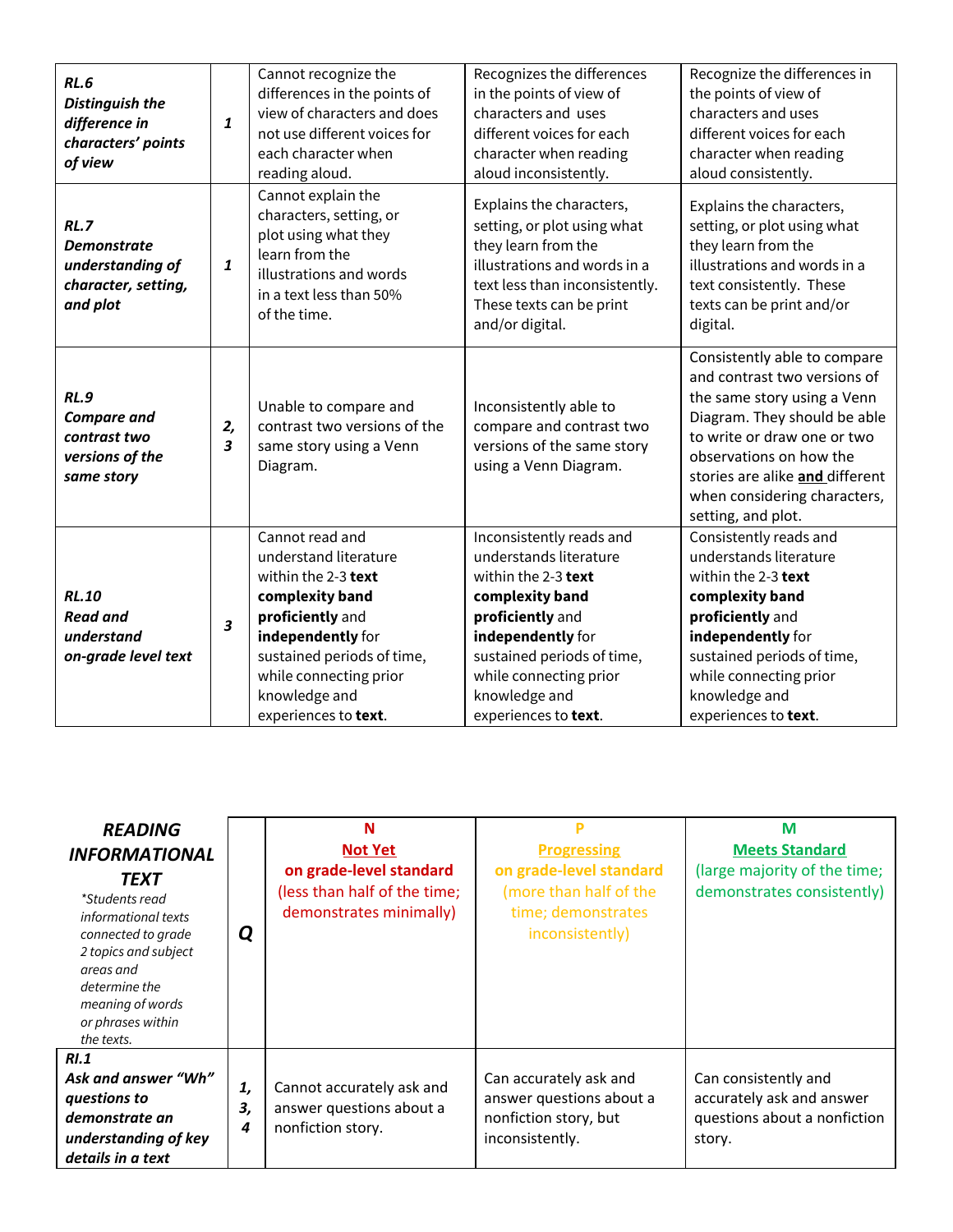| RI.2<br><b>Identify the main idea</b><br>of a text                                                                                                                        | 3,<br>$\overline{4}$          | Cannot identify the main<br>idea of an informational<br>text.                                                                                                         | Inconsistently identifies<br>the main idea of an<br>informational text.                                                                                                                                                                                                                                                                                                                          | Consistently identifies the<br>main idea of an<br>informational text.                                                                                                                                                                                                                                                                                                         |
|---------------------------------------------------------------------------------------------------------------------------------------------------------------------------|-------------------------------|-----------------------------------------------------------------------------------------------------------------------------------------------------------------------|--------------------------------------------------------------------------------------------------------------------------------------------------------------------------------------------------------------------------------------------------------------------------------------------------------------------------------------------------------------------------------------------------|-------------------------------------------------------------------------------------------------------------------------------------------------------------------------------------------------------------------------------------------------------------------------------------------------------------------------------------------------------------------------------|
| RI.3<br><b>Describe the</b><br>connection between a<br>series of historical<br>events, scientific<br>ideas or concepts, or<br>steps in technical<br>procedures in a text. | 2,<br>$\overline{4}$          | Cannot describe the<br>connection between a<br>series of historical events,<br>scientific ideas or<br>concepts, or steps in<br>technical procedures in a<br>text.     | Inconsistently describes<br>the connection between a<br>series of historical events,<br>scientific ideas or<br>concepts, or steps in<br>technical procedures in a<br>text.                                                                                                                                                                                                                       | Consistently describes the<br>connection between a<br>series of historical events,<br>scientific ideas or<br>concepts, or steps in<br>technical procedures in a<br>text.                                                                                                                                                                                                      |
| RI.4<br><b>Determine vocabulary</b><br>relevant to 2nd grade<br>topics                                                                                                    | 2,<br>$\overline{\mathbf{3}}$ | Cannot use context clues,<br>illustrations, and text<br>features to determine<br>meaning of unknown words<br>or phrases.                                              | Inconsistently uses context<br>clues, illustrations, and text<br>features to determine<br>meaning of unknown words<br>or phrases.                                                                                                                                                                                                                                                                | Consistently uses context<br>clues, illustrations, and text<br>features to determine<br>meaning of unknown words<br>or phrases.                                                                                                                                                                                                                                               |
| RI.5<br>Locate and identify<br>text features                                                                                                                              | 2,<br>3,<br>4                 | Not familiar with and<br>cannot make use of text<br>features such as captions,<br>bold print, subheadings,<br>glossaries, indexes,<br>electronic menus, and<br>icons. | Inconsistently familiar with<br>and not always able to<br>make use of text features<br>such as captions, bold<br>print, subheadings,<br>glossaries, indexes,<br>electronic menus, and<br>icons. Students know that<br>different text features<br>provide different<br>information, and they use<br>the correct text features to<br>find the needed<br>information efficiently<br>inconsistently. | Students are familiar with<br>and make use of text<br>features such as captions,<br>bold print, subheadings,<br>glossaries, indexes,<br>electronic menus, and<br>icons. Students know that<br>different text features<br>provide different<br>information, and they use<br>the correct text features to<br>find the needed<br>information efficiently<br>between consistently |
| <b>RI.6</b><br>Identify the author's<br>purpose of a text                                                                                                                 | 2,<br>4                       | Cannot determine the<br>author's purpose in the<br>text.                                                                                                              | Determines the author's<br>purpose in text while<br>reading inconsistently.                                                                                                                                                                                                                                                                                                                      | Determines the author's<br>purpose in text while<br>reading consistently.                                                                                                                                                                                                                                                                                                     |
| RI.7<br><b>Explain how specific</b><br>images contribute to<br>and clarify the text.                                                                                      | 2,<br>3                       | Cannot explain how<br>images contribute and<br>clarify the text.                                                                                                      | Can explain how<br>images contribute and<br>clarify the text, but<br>inconsistently.                                                                                                                                                                                                                                                                                                             | Can explain how<br>images contribute and<br>clarify the text<br>consistently.                                                                                                                                                                                                                                                                                                 |
| <b>RI.8</b><br><b>Identify the reasons</b><br>an author gives<br>support to ideas in a<br>text.                                                                           | 4                             | Cannot identify why the<br>author gives support<br>ideas in a text.                                                                                                   | Can inconsistently<br>identify and explain why<br>the author gives support<br>to ideas in a text.                                                                                                                                                                                                                                                                                                | Can consistently identify<br>and explain why the<br>author gives support to<br>ideas in a text.                                                                                                                                                                                                                                                                               |
| <b>RI.9</b><br><b>Compare and contrast</b><br>important points in<br>two different texts on<br>the same topic                                                             | З,<br>4                       | Cannot explain the<br>differences and<br>similarities of the key<br>points of two texts on<br>the same topic.                                                         | Can explain the<br>differences and<br>similarities of the key<br>points of two texts on<br>the same topic, but<br>inconsistently.                                                                                                                                                                                                                                                                | Can explain the<br>differences and<br>similarities of the key<br>points of two texts on<br>the same topic<br>consistently.                                                                                                                                                                                                                                                    |
| <b>RI.10</b><br><b>Read and understand</b><br>on-grade level text                                                                                                         | 3,<br>$\boldsymbol{4}$        | Cannot read and<br>understand informational<br>text on grade level                                                                                                    | Can read informational text<br>on grade level but is unable<br>to understand it                                                                                                                                                                                                                                                                                                                  | Can consistently read and<br>understand informational<br>text on grade level                                                                                                                                                                                                                                                                                                  |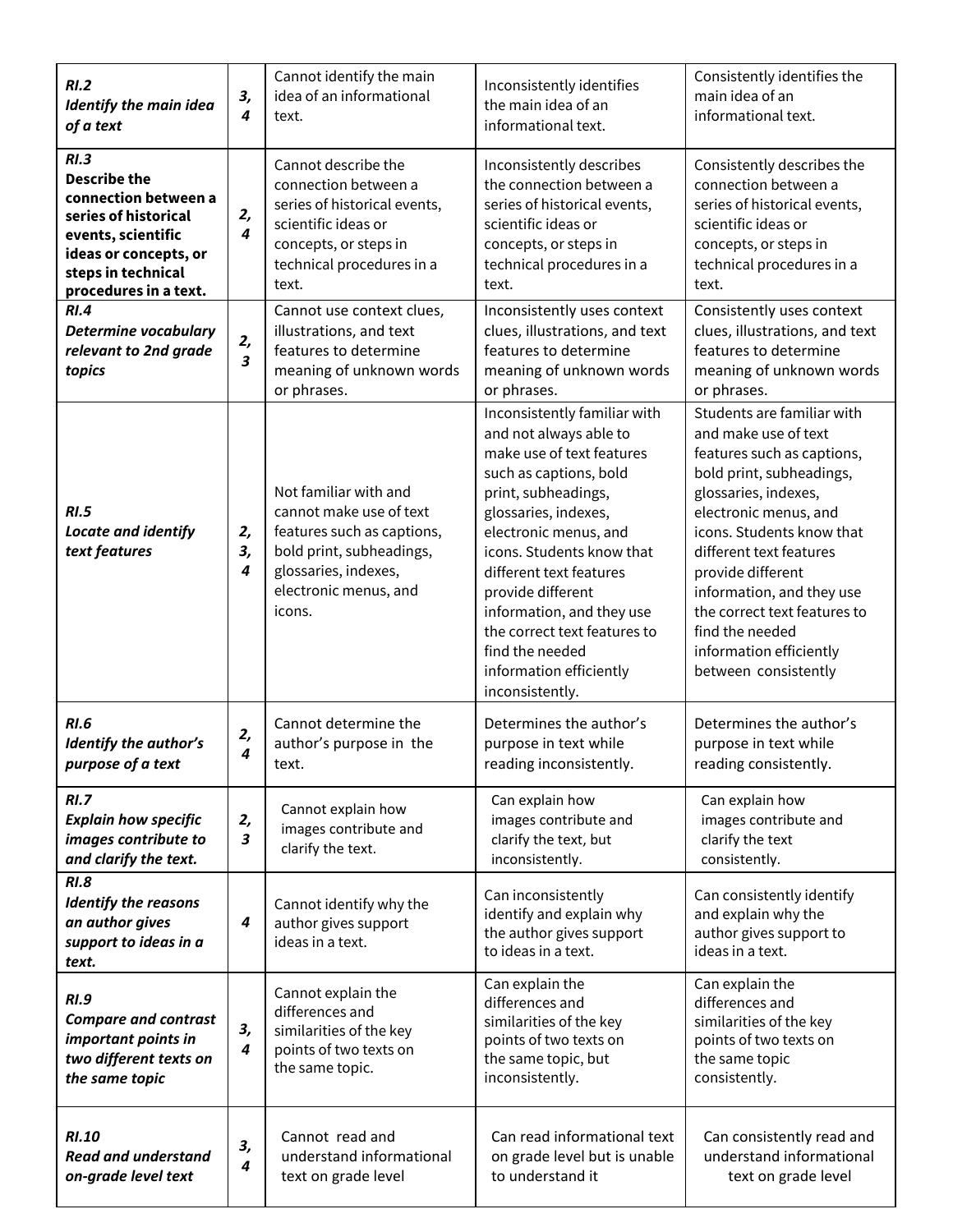| <b>FOUNDATIONAL</b><br><b>SKILLS</b>                                                      | Q                   | <b>Not Yet</b><br>on grade-level standard                                                 | <b>Progressing</b><br>on grade-level standard                                                                | м<br><b>Meets Standard</b><br>(large majority of the time;                                            |
|-------------------------------------------------------------------------------------------|---------------------|-------------------------------------------------------------------------------------------|--------------------------------------------------------------------------------------------------------------|-------------------------------------------------------------------------------------------------------|
|                                                                                           |                     | (less than half of the time;<br>demonstrates minimally)                                   | (more than half of the<br>time; demonstrates<br>inconsistently)                                              | demonstrates consistently)                                                                            |
| RF.2<br>Print all upper- and<br><b>lowercase letters</b><br>legibly and<br>proportionally | 1,<br>2,<br>3,<br>4 | Occasionally can print all<br>upper- and lowercase letters<br>legibly and proportionally. | Prints all upper- and<br>lowercase letters legibly and<br>proportionally most of the<br>time.                | Consistently prints all upper-<br>and lowercase letters legibly<br>and proportionally.                |
| RF.4<br><b>Grade Appropriate</b><br><b>Phonics-Letterland</b>                             | 1,<br>2,<br>З,<br>4 | Decodes inconsistently                                                                    | Can decode or apply to<br>some words, but<br>inconsistently                                                  | Can consistently decode and<br>apply grade level phonics to<br>words                                  |
| <b>RF.5</b><br>Read a text with<br>fluency                                                | 1,<br>2,<br>3,<br>4 | Can read below gr. level text                                                             | Can read gr. level text, but<br>not consistently with<br>fluency, expression, purpose<br>and self correction | Can consistently read grade<br>level text with fluency,<br>expression, purpose and self<br>correction |

|                                                                                                                 |                  | N                                                                                                                                                                                                                                                                                                                                          |                                                                                                                                                                                                                                                                                                                                            | M                                                                                                                                                                                                                                                                                                                                          |
|-----------------------------------------------------------------------------------------------------------------|------------------|--------------------------------------------------------------------------------------------------------------------------------------------------------------------------------------------------------------------------------------------------------------------------------------------------------------------------------------------|--------------------------------------------------------------------------------------------------------------------------------------------------------------------------------------------------------------------------------------------------------------------------------------------------------------------------------------------|--------------------------------------------------------------------------------------------------------------------------------------------------------------------------------------------------------------------------------------------------------------------------------------------------------------------------------------------|
|                                                                                                                 | Q                | <b>Not Yet</b>                                                                                                                                                                                                                                                                                                                             | <b>Progressing</b>                                                                                                                                                                                                                                                                                                                         | <b>Meets Standard</b>                                                                                                                                                                                                                                                                                                                      |
|                                                                                                                 |                  | on grade-level standard                                                                                                                                                                                                                                                                                                                    | on grade-level standard                                                                                                                                                                                                                                                                                                                    | (large majority of the time;                                                                                                                                                                                                                                                                                                               |
| <b>WRITING</b>                                                                                                  |                  | (less than half of the time;                                                                                                                                                                                                                                                                                                               | (more than half of the                                                                                                                                                                                                                                                                                                                     | demonstrates consistently)                                                                                                                                                                                                                                                                                                                 |
|                                                                                                                 |                  | demonstrates minimally)                                                                                                                                                                                                                                                                                                                    | time; demonstrates                                                                                                                                                                                                                                                                                                                         |                                                                                                                                                                                                                                                                                                                                            |
|                                                                                                                 |                  |                                                                                                                                                                                                                                                                                                                                            | inconsistently)                                                                                                                                                                                                                                                                                                                            |                                                                                                                                                                                                                                                                                                                                            |
| W.3<br>Uses a combination of<br>drawing, dictating,<br>and writing to<br>compose narrative<br>pieces of writing | $\mathbf{1}$     | Students are able to write<br>narratives in which they<br>recount a well-elaborated<br>event or short sequence of<br>events, include details to<br>describe actions,<br>thoughts, and feelings in<br>fewer than 2/5 writing<br>pieces.                                                                                                     | Students are able to write<br>narratives in which they<br>recount a well-elaborated<br>event or short sequence of<br>events, include details to<br>describe actions,<br>thoughts, and feelings in<br>2-3/5 writing pieces.                                                                                                                 | Students are able to write<br>narratives in which they<br>recount a well-elaborated<br>event or short sequence of<br>events, include details to<br>describe actions,<br>thoughts, and feelings in<br>4/5 writing pieces.                                                                                                                   |
| W.1<br>Uses a combination of<br>drawing, dictating,<br>and writing to<br>compose opinion<br>pieces of writing   | $\overline{2}$   | Students are able to write<br>opinion pieces in which<br>they introduce the topic or<br>book they are writing<br>about, state an opinion,<br>supply reasons that<br>support the opinion, use<br>linking words to connect<br>opinion and reasons, and<br>provide a concluding<br>statement or section in 0 to<br>1 out of 5 writing pieces. | Students are able to write<br>opinion pieces in which<br>they introduce the topic or<br>book they are writing<br>about, state an opinion,<br>supply reasons that<br>support the opinion, use<br>linking words to connect<br>opinion and reasons, and<br>provide a concluding<br>statement or section in 2 or<br>3 out of 5 writing pieces. | Students are able to write<br>opinion pieces in which<br>they introduce the topic or<br>book they are writing<br>about, state an opinion,<br>supply reasons that<br>support the opinion, use<br>linking words to connect<br>opinion and reasons, and<br>provide a concluding<br>statement or section in 4 or<br>5 out of 5 writing pieces. |
| W.2                                                                                                             |                  | Students are able to                                                                                                                                                                                                                                                                                                                       | Students are able to write                                                                                                                                                                                                                                                                                                                 | Students are able to write                                                                                                                                                                                                                                                                                                                 |
| Uses a combination of                                                                                           |                  | write informative                                                                                                                                                                                                                                                                                                                          | informative/explanatory                                                                                                                                                                                                                                                                                                                    | informative/explanatory                                                                                                                                                                                                                                                                                                                    |
| drawing, dictating,                                                                                             | $\boldsymbol{4}$ | /explanatory texts in                                                                                                                                                                                                                                                                                                                      | texts in which they                                                                                                                                                                                                                                                                                                                        | texts in which they                                                                                                                                                                                                                                                                                                                        |
| and writing to                                                                                                  |                  | which they introduce a                                                                                                                                                                                                                                                                                                                     | introduce a topic, use                                                                                                                                                                                                                                                                                                                     | introduce a topic, use                                                                                                                                                                                                                                                                                                                     |
| compose research                                                                                                |                  | topic, use facts and                                                                                                                                                                                                                                                                                                                       | facts and definitions to                                                                                                                                                                                                                                                                                                                   | facts and definitions to                                                                                                                                                                                                                                                                                                                   |
| pieces of writing                                                                                               |                  | definitions to develop                                                                                                                                                                                                                                                                                                                     | develop points, and                                                                                                                                                                                                                                                                                                                        | develop points, and                                                                                                                                                                                                                                                                                                                        |